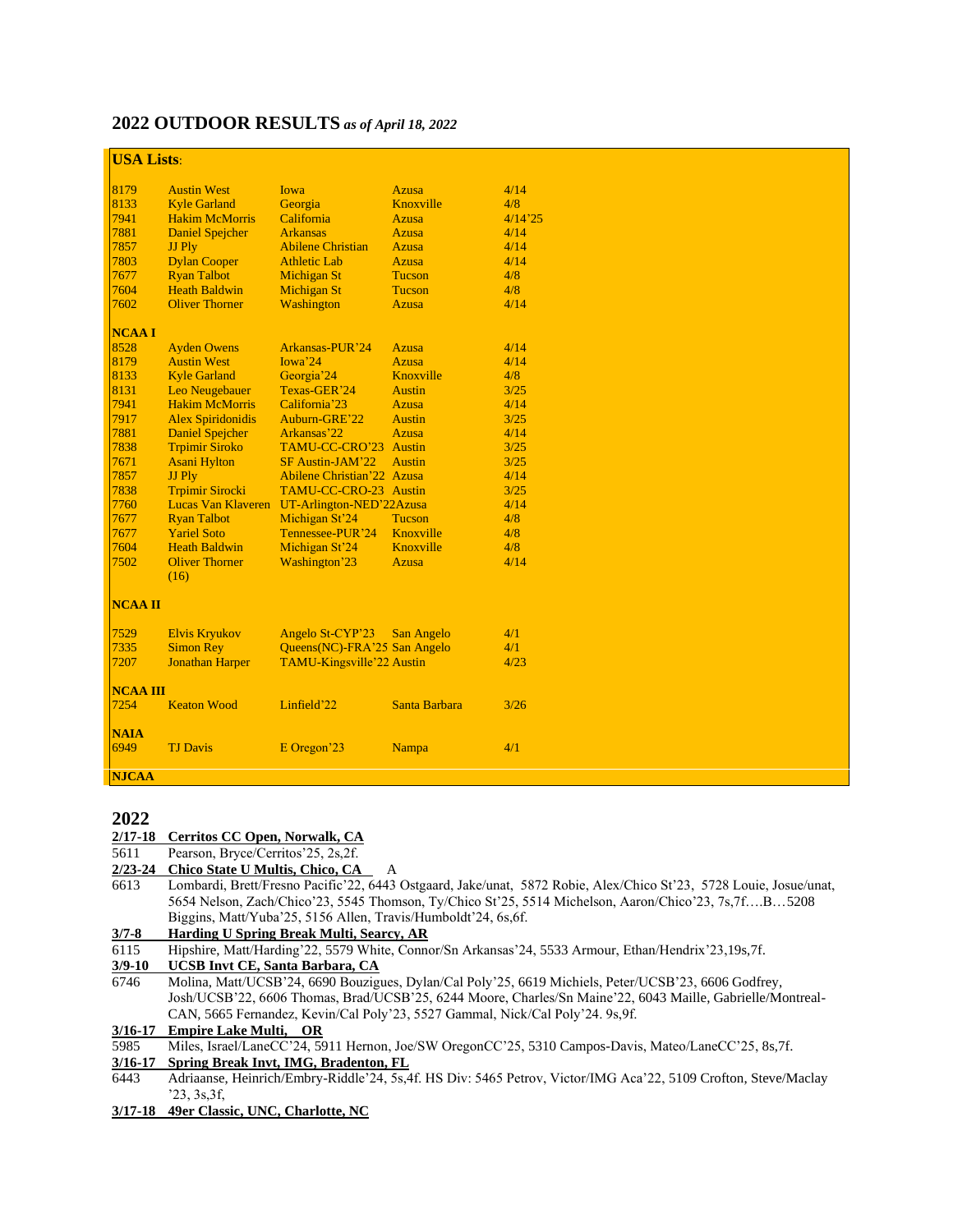| 6469 |  |  |  | Donoghue, Cameron/Gardner-Webb'22, 5815 Oleson, Thomas/UNC-Charlotte'25, 5s, 5f. |  |
|------|--|--|--|----------------------------------------------------------------------------------|--|
|------|--|--|--|----------------------------------------------------------------------------------|--|

|  | 3/17-18 Wes Kitley Invt, Abilene Christian, Abilene, TX |  |  |  |  |  |
|--|---------------------------------------------------------|--|--|--|--|--|
|--|---------------------------------------------------------|--|--|--|--|--|

5545 Rogers, Ryland/McMurry'25, 5426 Miller, Sheperd/McMurry'25, 5301 McIntyre, James/Hardin-Simmons'23, 4s,4f. **3/18-19 Bill Webb CE, High Point U, High Point, NC**

6378 Mills, Evan/High Pt'24, 5838 Conine, Tucker/High Pt'22, 5671 Hunt, Ryan/UNC-Wilm'23, 5629 Lewis, Brandon/ High Pt'24, 5591 Brinkley, Stephen/High Pt'23, 6s,6f.

#### **3/23-24 Texas Relays, Austin, TX** 8131 Neugebauer, Leo/Texas-GER'24 11.10-1.1 726-0.4 1596 202 48.21 14.76-1.7 5088 490 4900 4:48.99 7917 Spyridonidis, Alex/Auburn-GRE '22 11.19-1.1 739+1.9 1399 199 49.78 14.27-1.7 4078 500 5321 4:40.58 7838 Siroko, Trpimir/TAMU-CC-CRO'23 11.06-1.6 759+1.2 1337 211 51.01 14.32-3.1 3870 490 5377 4:57.93 7871 Hylton, Asani/SFAustin-JAM'22 11.11-0.8 721+0.7 1318 205 49.83 14.50-3.1 3432 430 5984 4:32.76 7544 Vorkink, Dallin/BYU'23 11.61+1.1 652-0.2 1404 190 51.27 15.21-1.7 4213 500 5824 4:28.19 7433 Simulask, Krsito/Oklahoma-EST'23 10.78+1.6 699-0.4 1314 187 49.16 15.04-3.1 3782 480 4409 4:40.25 7219 Levesque, Grant/Rice-'25 11.07-0.8 693+0.2 1220 184 49.04 14.62+0.5 3482 510 4571 5:07.70 7207 Harper, Johnathon/TAMU-Kingsville'22 11.18-0.8 705+0.7 1256 181 49.51 14.45-3.1 3221 480 5015 4:56.25 7158 Grosse, Ben/UConn'22 11.35\_1.6 647+1.0 1314 196 49.29 15.17+1.5 3888 380 5388 4:34.83 7070 Frank, Phillip/Texas'24 11.01-0.8 679-0.3 1274 193 49.53 15.19+1.5 3532 420 4177 4:39.55 6892 Lombardi, Brett/Fresno Pacific'22 11.47+1.6 614-0.6 1036 184 50.86 15.41+1.8 3953 440 5264 4:27.41 6829 Wiggins, Cobre/Pittsburgh'22 11.37-1.1 609+0.2 1323 175 49.06 14.87-0.5 3507 390 5104 4:37.60 6632 Murray, John/Auburn'24, 5929 Reyneke, Sebastien/S Alabama'25, 5637 Boon, Scott/Houston Baptist'22 [11.57- 1.1 672-0.6 1267 193 dnf 15.58 3492 490 46.70], 5603 Torney, Jordan/UConn'22 [11.32 695-0.3 1204 184 49.49 15.43 -1.8 3722 4370], 22s,17f. **3/24-25 UC Riverside Multis, Riverside, CA** 6355 Zapata, Gabriel/Cal Poly-Pom'23, 6233 Maille, Gabriel/unat, 5860 Ely, Sprncer/Long Beach St'23, 5503 Daniels, Max/Mt Sac'25, 5200 Ballentine, Matt/Col/Canyons'25, 9s,6f. **3/24-25 43rd Aztec Invt, San Diego State U, San Diego, CA** 6204 Hubbard, Brian/Air Force'25, 5796 Havens, Jeraqmaih/SD Mesa'25, 5778 Knott, Riley/California'25, 4s,4f. **3/24-25 Adams-Klein Multis, Westmont College, Santa Barbara, CA** 7269 Turner, Rostam/CAN 11.11-0.3 663 0.0 1273 187 50.02 15.50-0.1 4510 440 5451 4:51.76 7254 Wood, Keaton/Linfield'22 11.01-0.4 662+1.3 1167 196 49.07 14.73-0.1 3524 410 5572 4:38.32 6857 Phillips, Tayler/George Fox'22 11.19-0.3 649-0.6 1371 199 51.98 15.37-0.1 3925 360 4928 4:58.10 5979 Shukilov, Michael/Idaho St'25, 5838 Krutzikowsky, Ronan/Linfield;23, 5708 Lemma, Grady/Pacific Lutheran'25, 5650 Sorah, Brennen/W Oregon'25, 5530 Hernandez, Ty/Westmont'24, 5401 Szumera, Eli/Masters'24, 5247, Ashour, max/George Fox'25, 18s,16f. **3/24-25 Shocker Multi, Wichita State U, Wichita, KS** 7178 Brown, Tanner/Wichita St'23 10.38+4.5 674+2.8 1256 196 50.44 15.50-1.8 3712 395 4958 4:44.34 6257 Caster, Colby/Wichita St/24, 6255 Paletti, Nicola/IA Central'24, 5481 Scott, Aries/IA Central'24, 5313 Clough, Wen/unat[Wichita St], 7s,5f, **3/24-25 Buc Multi. Whitworth College, Spokane, WA** 6066 Homen, Chris/E Washington'23, 5944 Bothwell, Christian/Lewis-Clark'23, 5834 Conley, Elijah/E Wash'23, 5672 Martin, Jalen/Whitworth'25, 5642 Porterfield, Quintin/E Wash'22, 5534 Tingstad, Joe/Whitworth'23, 5321 Freitag, Braydon/E Wash'23, 5043 Dykstra, Nathan/Whitworth'23, 14s,12f. **3/24-25 Emporia State U Relays, Emporia, KS** 6246 Maydew, Payson/unat, 6043 Donahoe, Josh/S Dakota St'23, 5649 Tate, TeVaughn/Highland CC'24, 5s,5f, **3/25-26 Montreat College Invt, Montreat, NC** 5331 Chilton, Nolan/Catawba'22, 5315 Flowers, Rasheed/unat, 5166 Gritzer, Robt/Cardiff Met U'22, 5074 Schronce, Jesse/Catawba'23, 10s,10f, **3/25-26 Yellow Jacket MSpring Open, Black Hills St, Spearfish, SD** 6006 Kleinsasser, Travis/S Dakota Mines'24, 5780 Thompson, Aidan/S Dakota Mines'25, 5674 Rhoades, Harley/Chadron St'23, 5428 Brown, Pete/Chadron St'24, 5293 McGlynn, Zach/N Dakota St'25, 5159 Roller, Sam/N Dakota St'25, 5146 McGraw, Conor/Black Hills St'24, 12s,11f. **3/25-26 Okla Baptist Invt, Shawnee, OK** 6467 Hipshire, Matt/Harding'22, 5955 Nutter, Zane/Okla Baptist'23, 5910 Griffith, Winston/SW Assem/God'23, 5785 Fellers, Reed/Oklas Baptist'22, 5044 Blacknall, Montrell/SW Assem/God'25, 5s,5f. **3/31-4/1 Northwest Nazarene U Multi, Nampa, ID** 6949 Davis, TJ/Eastern Oregon'23 11.19+2.0 660nwi 1227 179 50.16 14.68+1.6 4299 415 4414 4:44.65 6378 Schmidt, Stephen/NW Nazarene'25, 6076 Brown, Caleb/C of Idaho'22, 6041 Mansfield, Judson/E Oregon'24, 4s,4f. **3/31-4/1 Angelo State David Nobles Relays, San Angelo, TX** 7529 Kryukov, Elvis/Angelo St-CYP'23 10.83+2.5 707+1/9 1473 187 50.29 14.30+4.2 4704 385 5602 5:03.49 7369 Pesic, Dragan/unat-CRO 11.35+3.7 657+1.3 1353 196 50.75 15.02+5.7 4370 435 5330 4:39.40 7335 Rey, Simon/Queens(NC)-FRA'25 11.21+3.7 656+1.2 1495 180 51.71 14.82+4.2 4489 485 4589 4:49.68 7116 Hudgens, Isaiah/Incarnate Word'24 11.01-1.3 640+2.3 1305 181 48.55 13.93+3.9 3987 485 4095 5:20.63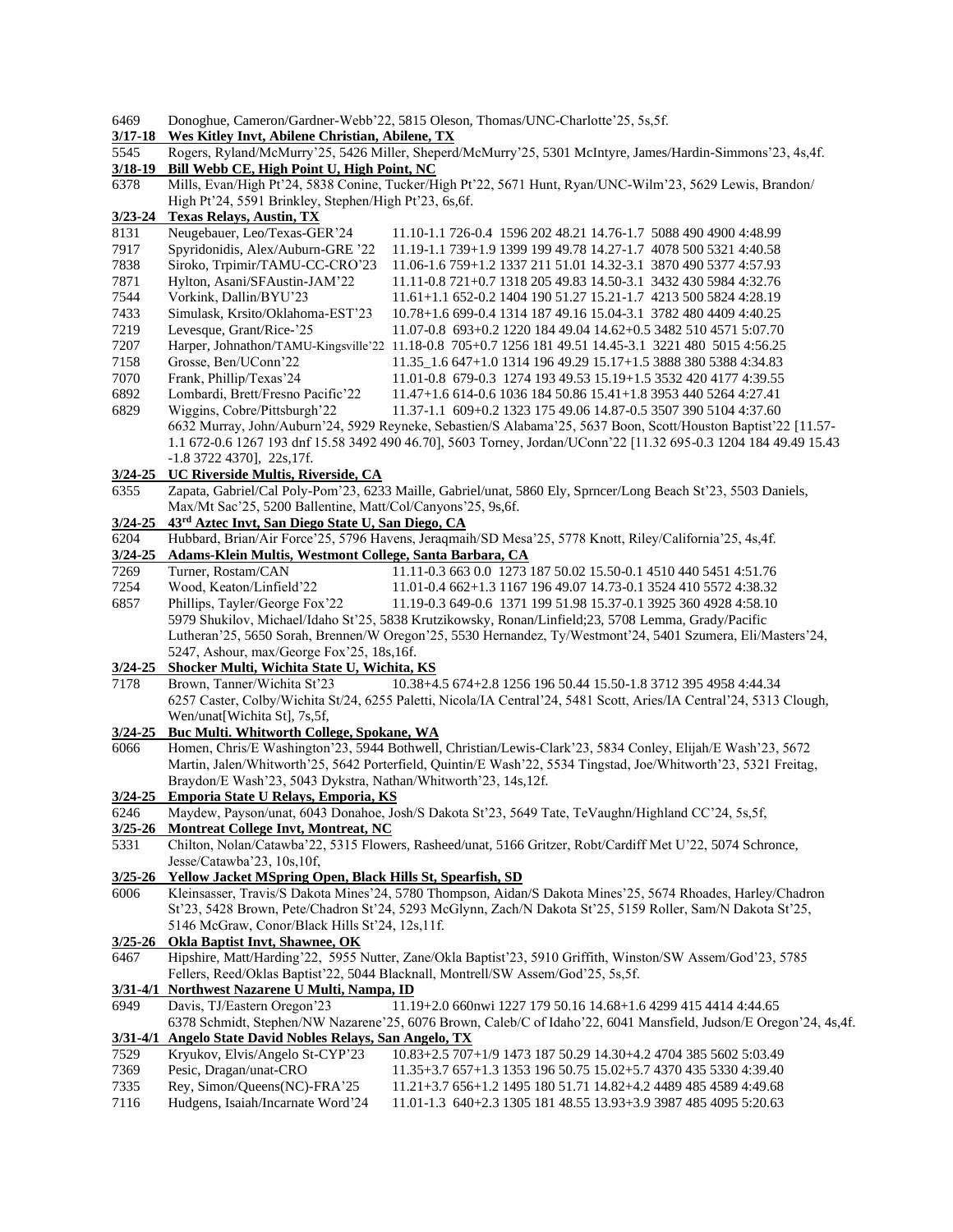- 7069 Klei, Niklas/Queens(NC)-GER'23 10.84+2.5 705+0.9 1149 184 48.03 15.71+5.7 3800 395 5018 4:50.03
- 7016 Jungmichel, Stefsn/Queens(NC)-GER'23 11.35+3.5 680+2.3 1178 190 50.58 15.23+5.7 3975 415 4837 4:42.59 6895 Lumpkins, Kyle/Angelo St'23, 6671 Daireaux, Floriasn/Queens(NC)-FRA'25, 6660 Appiah-Konada, Nelvin/S Plains'25, 6640 Sierscki, Kyle/Incarnate Word'24, 6348 Gilliam, Jeremiah/Incarnate Word'24,6338 Goode, Creed/ Angelo St'22, 6299 Swinburn, Cade/Angelo St'24, 6089 Melton, Nathan/TAMU-Kingsville'25, 5561 Sneed, Damarcus/S Plains'25, 5181 Miller, Shepherd, McMurry'25, 5158 DeLeon, Roel/TAMU-Kingsville'24, 19s,19f

## **4/1-2 CMU Invt, Central Methodist U, Fayette, MO**

6001 Smith, Ethan/C Methodist'25, 5796 DeRousse, Mason/Missouri Baptist'23, 5591 Cary, Hunter/Mineral Area'25, 5101 Woolbright, Camden/Missouri Baptist'24, 4s,4f.

# **4/1-2 Garden City CC Invt, Garden City, KS**

5543 Williams, Debonaire/Garden CityCC'25, 5176 Collins, Cameron/GardenCity'25, 5036 Handsaker, Elisha/Garden CityCC'25, 3s,3f,

## **4/6-7 Wichita State KT Woodman Classic, Wichita, KS**

5962 Roeland, Gage/Lindenwood'24, 5857 Libarski, Wyatt/S Dakota'24, 5813 Johnson, Tdrrell/CSU-Pueblo'24, 5803 Distler, Calerb/C Missouri'25, 5751 Tate, TeVaughn/HiglandCC'24, 5535 Skafar, Ambroz/HighlandCC'25, 5468 Mason, Reed/Pittsburg St'24, 5318 Eidsness, Eric/S Dakota'25, 5281 Mentz, Felipe/Cowley'25, 5156 Hubbard, Nathaniel/Cowley '25, 5149 Weeter, Noah/South Dakota'22, 5078 Casey, Jake/Lindenwood'23, 5004 Stelljes, Drake /Missouri Western'24, 17s,14f

## **4/7-8 Jim Click Shootout, U of Arizona, Tucson, AZ**

| 7677      | Talbot, Ryan/Michigan St'24                                                                                     | 10.74-0.1 689+0.4 1161 190 48.29 15.38+0.6 4391 520 5479 4:53.41                                              |  |  |  |
|-----------|-----------------------------------------------------------------------------------------------------------------|---------------------------------------------------------------------------------------------------------------|--|--|--|
| 7604      | Baldwin, Heath/Michigan St'24                                                                                   | 11.44-1.3 698+1.0 1437 208 50.63 14.65+2.9 3414 480 5849 4:53.27                                              |  |  |  |
| 7473      | Steinforth, Till/Nebraska-GER'25                                                                                | 11.08-0.5 749+0.5 1267 193 50.34 13.68+0.6 3586 470 5259 4:53.68                                              |  |  |  |
| 7325      | Gehr, Dominic/Arizona'22                                                                                        | 11.73-1.3 687+1.5 1257 193 51.90 15.49+2.0 4240 490 5685 4:44.48                                              |  |  |  |
| 7127      | Galindo Vega. Mauricio/Colo St'24                                                                               | 11.13-0.5 667+0.5 1426 190 49.70 15.60+0.7 4081 320 4590 451.01:                                              |  |  |  |
| 7113      | Herkert, Jack/Wisconsin'23                                                                                      | 11.29-0.5 730+0.6 1213 199 52.16 15,64+0.8 3306 450 4777 4:58.57                                              |  |  |  |
| 7061      | Heinerikson, Kolby/Nebraska'24                                                                                  | 11.31-0.1 687+0.7 1260 187 51.03 15.06+2.0 3883 420 5319 4:53.99                                              |  |  |  |
| 6990      | Murphy, Wyatt/Air Force'22                                                                                      | 10.77-1.3 672 0.0 1143 193 48.24 14.90+1.3 3182 420 4320 4:54.29                                              |  |  |  |
| 6965      | Thompson, Drew/Colo St'24                                                                                       | 11.08-0.5 704+1.4 1234 184 49.77 15.67+0.7 3619 390 4539 4:33.95                                              |  |  |  |
|           |                                                                                                                 | 6774 Algarin, Matthias/Nebraska'24, 6583 Herkert, Max/Wisconsin'23, 6332 Holcombe, Braeden/Air Force'24, 5967 |  |  |  |
|           |                                                                                                                 | Scott, Elijah/Colo St'25, 5435 Lansill Quinn/Wisconsin'25, dnf Ziemek, Zach/unat [10.68-0.5 738+1.8 1520 ,,,, |  |  |  |
|           | $14.73+0.8$ 4708 = 5062]. 18s, 14f.                                                                             |                                                                                                               |  |  |  |
| $4/7 - 8$ | Tennessee Relays, Knoxville, TN                                                                                 |                                                                                                               |  |  |  |
| 8405      | Oiglane, Janek/EST                                                                                              | 10.89+1.2 742+2.1 1502 200 49.28 14.33+1.6 4305 495 7229 4:39.29                                              |  |  |  |
| 8133      | Garland, Kyle/Georgia'24                                                                                        | 10.88+1.9 728+1.6 1665 206 50.05 13.91+1.6 4624 445 5679 4:55.10                                              |  |  |  |
| 7677      | Soto, Yariel/Tenn-PUR'24                                                                                        | 10.67+1.2 756+0.9 1297 188 48.31 14.97+5.6 4277 465 4354 4:42.37                                              |  |  |  |
| 7210      | Spotswood, Jacob/Va Tech'23                                                                                     | 11.19+1.5 695+1.4 1321 194 52.14 15.23+5.5 3691 505 4182 4:49.45                                              |  |  |  |
| 7155      | Davis, Peyton/Tennessee'24                                                                                      | 11.31+1/5 720+1.1 1246 197 52.03 15.10+5.6 3565 405 5274 4:38.04                                              |  |  |  |
| 7103      | Murphy, Sean/Va Tech'23                                                                                         | 11.24+1.5 649+1.2 1338 194 50.95 15.19+4.4 3778 435 5318 4:54.60                                              |  |  |  |
| 6953      | Mally, Jacob/Kent St'22                                                                                         | 11.43+1.5 667+0.8 1231 197 53.88 14.61+5.5 3835 435 4327 4:41.62                                              |  |  |  |
| 6953      |                                                                                                                 | Pajus, Karl-Oskar/Dartmouth-EST'25 11.26+1.9 649+0.4 1330 182 48.47 15.51+1.5 3446 425 4016 4:27.10           |  |  |  |
|           | 6780 Shields, Alex/Kent St'24, 6712 Pereira, Conrad/Va Tech'23, 6704 Gardner, Cason/George Mason'23, 6656       |                                                                                                               |  |  |  |
|           | Riddle, Cannon/Cincinnati'24, 6590 Berthenet, Damien/Cincinnati'22, 6518 Cashman, Ryan/Dartmouth'23,            |                                                                                                               |  |  |  |
|           |                                                                                                                 | [10.89+1.5 676+0.6 1054 179 50.19 15.86 3159 425 3059 4:59.29], 6513 Degraff, Shea/SE Missouri'24, 6372 Fick, |  |  |  |
|           | Jordan/Kennesaw St'25, 6256 Shears, Quann/Kennesaw St'24, 6251 Colbert, Andrew/Penn'24, 6224 Readnour,          |                                                                                                               |  |  |  |
|           | Isaac/SE Missouri'24, 22s, 19f.                                                                                 |                                                                                                               |  |  |  |
| $4/7 - 8$ | Sun Angel Classic, Arizona St U, Tempe, AZ                                                                      |                                                                                                               |  |  |  |
| 7311      | Jung, Alexander/Kansas-GER'25                                                                                   | 11.22+2.3 693+1.7 1248 195 51.47 15.04+1.5 4057 465 5074 4:48.97                                              |  |  |  |
| 7042      | Vanlierde, Jorg/Grand Canyon'23                                                                                 | 11.17+2.3 663+2.4 1300 171 51.82 15.63+1.5 4230 485 4979 4:52.17                                              |  |  |  |
| 6929      | Nelson, Pat/Grand Canyon'24                                                                                     | 11.26+2.3 666+2.3 1232 165 49.18 15.03+1.8 3360 455 4474 4:39.14                                              |  |  |  |
|           |                                                                                                                 | 6802 Downes, Grant/Kansas'22, 5692 Koch, James/Grand Canyon'23, 5677 Eckert, Clay/Kansas'23, 9s, 8f.          |  |  |  |
| $4/7 - 8$ | Duke U Invt, Durham, NC                                                                                         |                                                                                                               |  |  |  |
| 7131      | Knight, Gage/Duke'25                                                                                            | 10.65+1.0 730+3.8 1172 190 48.87 15.50+2.8 3403 430 3951 4:42.17                                              |  |  |  |
|           | 6872 Young, Isaac/N Carolina'25, 6532 Minicus, John/Harvard'24, 6464 Bennett, Michael/Duke'25, 6204 Yelton,     |                                                                                                               |  |  |  |
|           | Hank/Montreat'23, 6142 Moseley, Jackson/unat, 6007 LeBlanc, Felix/High Pt'25, 5892 Olesen, Thomas/Charlotte'25, |                                                                                                               |  |  |  |
|           | 5869 Reynolds, Jack/Boston U'22, 5603 Binkley, Stephen/High Pt'23, 5471 Lewis, Brandon/High Pt'24, 5423 Atkins, |                                                                                                               |  |  |  |
|           | Mykalee/VCU'22, 15s, 12f.                                                                                       |                                                                                                               |  |  |  |
| $4/7 - 8$ | UAB Green and Gold Invt, Birmingham, AL                                                                         |                                                                                                               |  |  |  |
| 6793      | Kimberlin, Ty/Samford'24, 6458 Maguire, Stockton/Samford'22, 6391 Hines, Damian/Samford'25, 6189 Williamson,    |                                                                                                               |  |  |  |
|           | Bryce/Samford'25, 5476 Flores, Micah/Montevallo'24, 5350 Johnson, Justin/Hanover'22, 5193 Raikes, Hayden/Berry  |                                                                                                               |  |  |  |
|           | '25, 5037 Wilcox, Roth/Berry'24, 13s, 12f.                                                                      |                                                                                                               |  |  |  |

**4/7-8 Messiah College Multi, Grantham, PA**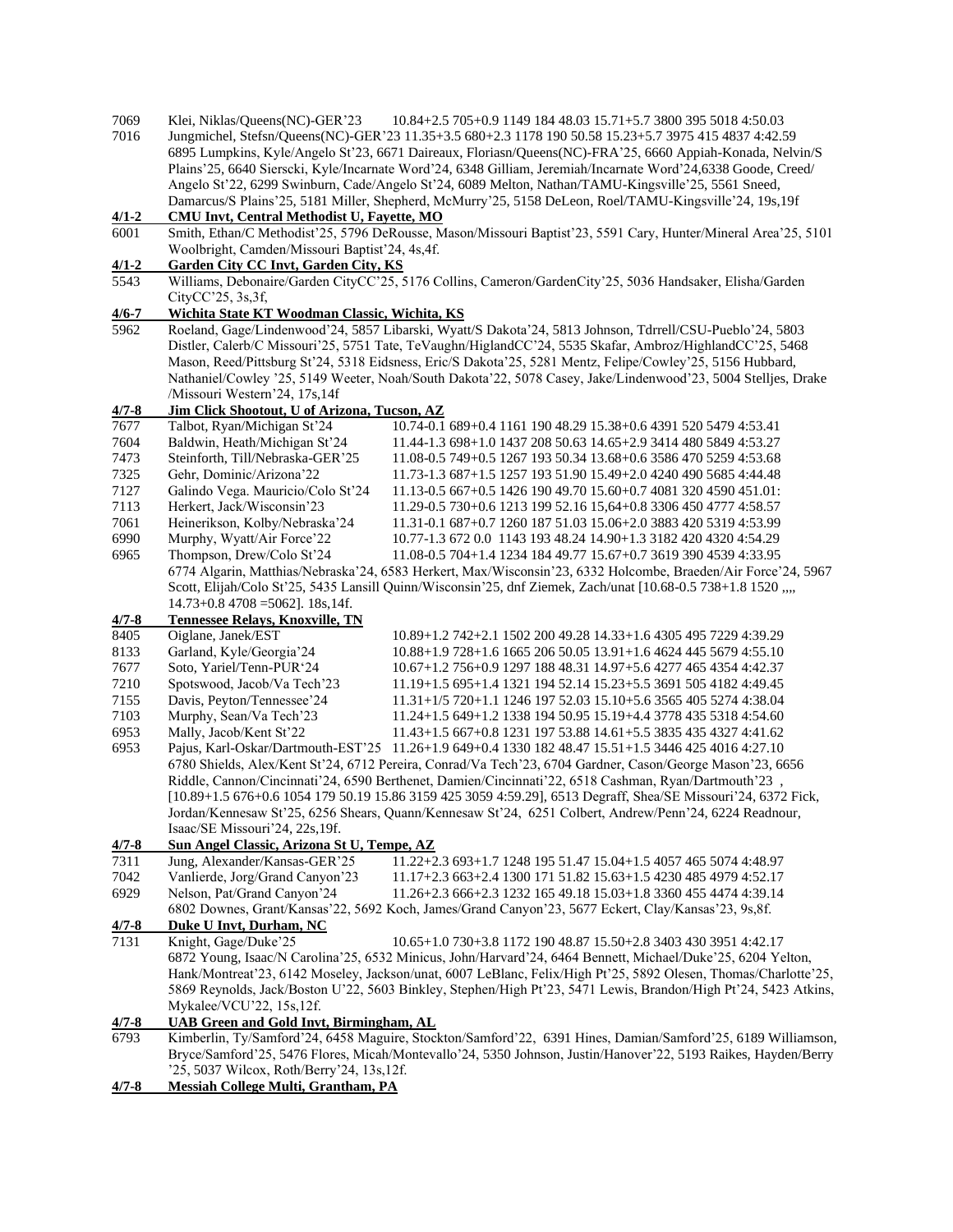| 5674               | Maransky, Matt/Misercordia'25, 5664 Burks, Marquise/Frostburg St'25, 5580 Potrebic, Casey/Carnegie-Mellon'25,                                                                      |  |  |  |
|--------------------|------------------------------------------------------------------------------------------------------------------------------------------------------------------------------------|--|--|--|
|                    | 5311 Blatt, Isaiah/Susquehanna'23, 5001 Masser, Joey/Susquehanna'24, 16s,15f.                                                                                                      |  |  |  |
| $4/7 - 8$          | Stan State Multi, CSU-Stanislaus, Turlock, CA                                                                                                                                      |  |  |  |
| 5796               | Nelson, Zach/Chico St'23, 5648 Craven, Justin/Chico'25, 5527 Allen, Travis/Humboldty St'24, 5445 Wiussler,                                                                         |  |  |  |
|                    | Shea/UC-Santa Cruz'23, 5424 Browne, Dan/UC-Santa Cruz'23, 5216 Travis, Alex/Wm Jessup'24, 9s,9f.                                                                                   |  |  |  |
| $4/8 - 9$          | Pepsi Cumberlands Invt, Williamsburg, KY                                                                                                                                           |  |  |  |
| 4479               | Johns, David/Lindsey Wilson'25, 9s,9f.                                                                                                                                             |  |  |  |
| $4/8 - 9$          | LR Bears Invt, Lenoir-Rhyne U, Hickory, NC                                                                                                                                         |  |  |  |
| 6512               | Stomne, Phillip/Lnoir-Rhyne-SWE'24, 6414 Thatcher, Oliver/Lenoir-Rhyne'25, 5967 Thompkins, Nick/Davidson'24,                                                                       |  |  |  |
|                    | 5494 Holden-Wingate, William/Davidson'25, 6s, 5f.                                                                                                                                  |  |  |  |
| $4/8 - 9$          | 44 Farms Team Invt, Texas A&M, College Station, TX                                                                                                                                 |  |  |  |
| 7538               | Martin, Isaiah/Purdue'25<br>10.96+4.3 738+6.0 1140 196 50.51 14.44-1.4 4171 430 5889 4:54.04                                                                                       |  |  |  |
| 7355               | Wallace, Austin/Milwaukee'23<br>10.69+4.2 774+5.5 1325 187 51.45 14.38-1.4 3579 410 5370 5:06.37                                                                                   |  |  |  |
| 6957               | Henry, Gus/Rice'25<br>10.93+4.2 722+2.7 1193 190 52.00 15.21+1.7 3326 410 5476 5:07.54                                                                                             |  |  |  |
|                    | 6534 Day, Tanner, Sam Houston St'22, 6409 McFarlane, Joel/UTSA'23, 6296 Fong, Corbett/Rice'23, 6133 O'Connor,                                                                      |  |  |  |
|                    | Keegan/Rice'23, 6122 Bretall, Tony/Milwaukee'23, 6068 Barbay, Bfryce/Sam Houston St'24, 6008 Anthony, Luke/                                                                        |  |  |  |
|                    | Baylor'23, 11s, 11f.                                                                                                                                                               |  |  |  |
| $4/8 - 9$          | Flames Invt, Lee U, Cleveland, TN                                                                                                                                                  |  |  |  |
| 6291               | McFarland, Ttrey/Ala-Huntsville'24, 6189 Long, Caleb/Lee(TN)'24, 6128 Gadson, Josiah/Tiffin'25, 5623 Clement,                                                                      |  |  |  |
|                    | Gabriel/Findlay'25, 5126 Reinhard, Davis/Tiffin'24, 5059 Schell, Baker/Ala-Huntsville'25, 8s, 8f.                                                                                  |  |  |  |
| $4/8 - 9$          | Carl Knight Invt, SF Austin St U, Nacogdoches, TX                                                                                                                                  |  |  |  |
| 6483               | Shadrick, Brady/UT-Arlington'25, 6106 Berney, Noah/Lumberjack TC, 5982 Christian, Ethan/Abilene Christian'24,                                                                      |  |  |  |
|                    | 5947 Moore, Erik/LaTourneau'23, 5522 Armour, Ethan/Hendrix'23, 7s, 6f.                                                                                                             |  |  |  |
| $4/8 - 9$          | Joe Meaker Classic, W Texas A&M, Amarillo, TX                                                                                                                                      |  |  |  |
| 7031               | 11.36nwi 694+3.0 1150 195 51.57 15.07+1.9 3531 435 4869 4:50.64<br>Whatley, Cole/Texas Tech'23                                                                                     |  |  |  |
|                    | 6837 Cade, Marcquience/Frinds'25, 6649 Bryant, Gerald/W Tex A&M'24, 5498 Cain, Traise/W Tex A&M'25, 5276                                                                           |  |  |  |
|                    | Repsher, Sam/UC-Colo Spgs'23, 5200 Fankhouser, Quintin/Okla Panhandle'23, 9s,6f.                                                                                                   |  |  |  |
| $4/8 - 9$          | <b>New Captains CE, Christopher Newport U, Newport News, VA</b>                                                                                                                    |  |  |  |
| 5497               | Armel, Jack/Christopher Newport'24, 3s,3f.                                                                                                                                         |  |  |  |
| $4/8 - 9$          | Joe Walker Invt, Ole Miss, Oxford, MS                                                                                                                                              |  |  |  |
| 6258               | Couch, Bailey/UL-Monroe'25, 6234 Sorrels, Ethan, Ark-Little Rocj'25, 6060 Genereux, Pierce/Ole Miss'23, 5690                                                                       |  |  |  |
|                    | Lowery, Peyton/Ole Miss'23, 4s,4f,                                                                                                                                                 |  |  |  |
| $4/8 - 9$          | U Miami Hurricane Alumni Multi, Miami, FL                                                                                                                                          |  |  |  |
| 7762               | Thompson, Kendrick/U Bahamas<br>10.71+3.3 711+0.1 1380 200 48.83 14.60-1.0 4004 435 6191 4:59.80                                                                                   |  |  |  |
| 7657               | Mullings, Ken/BAH<br>10.63+2.1 692+0.1 1416 206 50.08 14.17+2.7 4103 435 5353 5:13.84                                                                                              |  |  |  |
|                    | 6092 Rotger, Jason/FIU'23, 4s,3f.                                                                                                                                                  |  |  |  |
| $4/8 - 9$          | Osprey Multi, Stockton College, Pomona, NJ                                                                                                                                         |  |  |  |
| 6426               | Volkmar, Jan/Georgian Court'25, 5188 Wenz, Matt/Adelphi'25, 8s, 8f.                                                                                                                |  |  |  |
| $4/9 - 10$         | <b>SUNY Cortland Dragon Decathlon, Cortland, NY</b>                                                                                                                                |  |  |  |
| 4992               | Haffner, Nicholas/LeMoyne'25, 5s,3f.                                                                                                                                               |  |  |  |
| $4/9 - 10$<br>6402 | <b>CSB/SJU Multis, Collegeville, MN</b>                                                                                                                                            |  |  |  |
|                    | Petersen, Maguite/St Johns(MN)'24, 6343 Raddatz, Nate/St Thomas'24, 6275 Rosner, Jack/St Thomas'25, 5675 May,                                                                      |  |  |  |
|                    | Sam/St Thomas'25, 5446 Schultz, Cameron/St Thomas'24, 5175 Kucera, Kyle/Minn-Duluth'24, 5157 Lelwica, Max/St<br>Johns(MN)'25, 5013 Rhonemus, Wade/Concordia-Moorhead'23, 15s, 15f. |  |  |  |
| 4/11-12            | <b>NWC CE, Pacific U, Forest Grove, OR</b>                                                                                                                                         |  |  |  |
| 6243               | Phillips, Tayler/George Fox'22, 5690 Martin, Jalen/Whitworth'25, 5515 Lemma, Grady/Pacific Lutheran'25, 5348                                                                       |  |  |  |
|                    | Tingstad, Joe/Whitworth'23, 5273 Ashour, Max/George Fox'25, 10s, 8f.                                                                                                               |  |  |  |
|                    | 4/12-13 UMass Multi, Amherst, MA                                                                                                                                                   |  |  |  |
| 5999               | Luck, Connor/Dartmouth'24[11.63+0.5 638-1.0 1133 178 52.11 18.24 0.0 3272 395 4031 4:46.64], 5976 Hughes,                                                                          |  |  |  |
|                    | Nathan/Dartmouth'24[11.32+1.5 661-2.2 978 163 52.73 16.93 0.0 3162 425 4607 5:17.78], 5624 Snide, DJ/Vermont                                                                       |  |  |  |
|                    | '23, 5446 Sifferein, Andrew/WPI'23, 5341 Marx, Will/Dartmouth'23[11.42+0.5 601-2.6 806 181 52.30 17.22 0.0 2224                                                                    |  |  |  |
|                    | 375 3352 5:10.37], 5284 Miller, Mason/UMass-Amherst-25, 8s, 6f.                                                                                                                    |  |  |  |
| $4/12 - 13$        | Northern California CCCAA, DeAnza College, Cupertino, CA                                                                                                                           |  |  |  |
| 5965               | Ausbie, Jordan/De Anza'2, 5862 Hart, Darius/San Joaquin Delta'2, 5856 Wood, Aaron/Modesto'2, 5562 Bailey,                                                                          |  |  |  |
|                    | Cole/Modesto'2, 5557 Broughton, Micah/American River'2, 5435 Nunes, Alfred/Modesto'2, 5372 Tucker, Gabe/                                                                           |  |  |  |
|                    | Santa Rosa'2, 5301 O'Brien, Jeffrey/DeAnza'2, 5020 Martibnez, Gabe/San Joaquin Delta'2, 5010 Biggins, Matt/                                                                        |  |  |  |
|                    | Yuba'2, 12s, 12f.                                                                                                                                                                  |  |  |  |
| $4/13 - 14$        | Kutztown U Mondschein Multi, Kutztown, PA                                                                                                                                          |  |  |  |
| 5814               | Jopp, Oscar/Lafayette'22, 5225 Walsh, Doug/Bloomsburg U'2?, 5167 Gray, Stephen/Thomas College'24, 11s,11f.                                                                         |  |  |  |
|                    | 4/13-14 Red Raider Open, Northwestern (IA) College, Orange City, IA                                                                                                                |  |  |  |
| 5525               | Paulsen, Bryce/Northwestern (IA)'23, 5255 Thelander, Ben/Northwestern (IA)'24, 4s,4f.                                                                                              |  |  |  |
| $4/13 - 14$        | <b>Bryan Clay Invt, Azusa Pacific U, Azusa, CA</b>                                                                                                                                 |  |  |  |
|                    |                                                                                                                                                                                    |  |  |  |